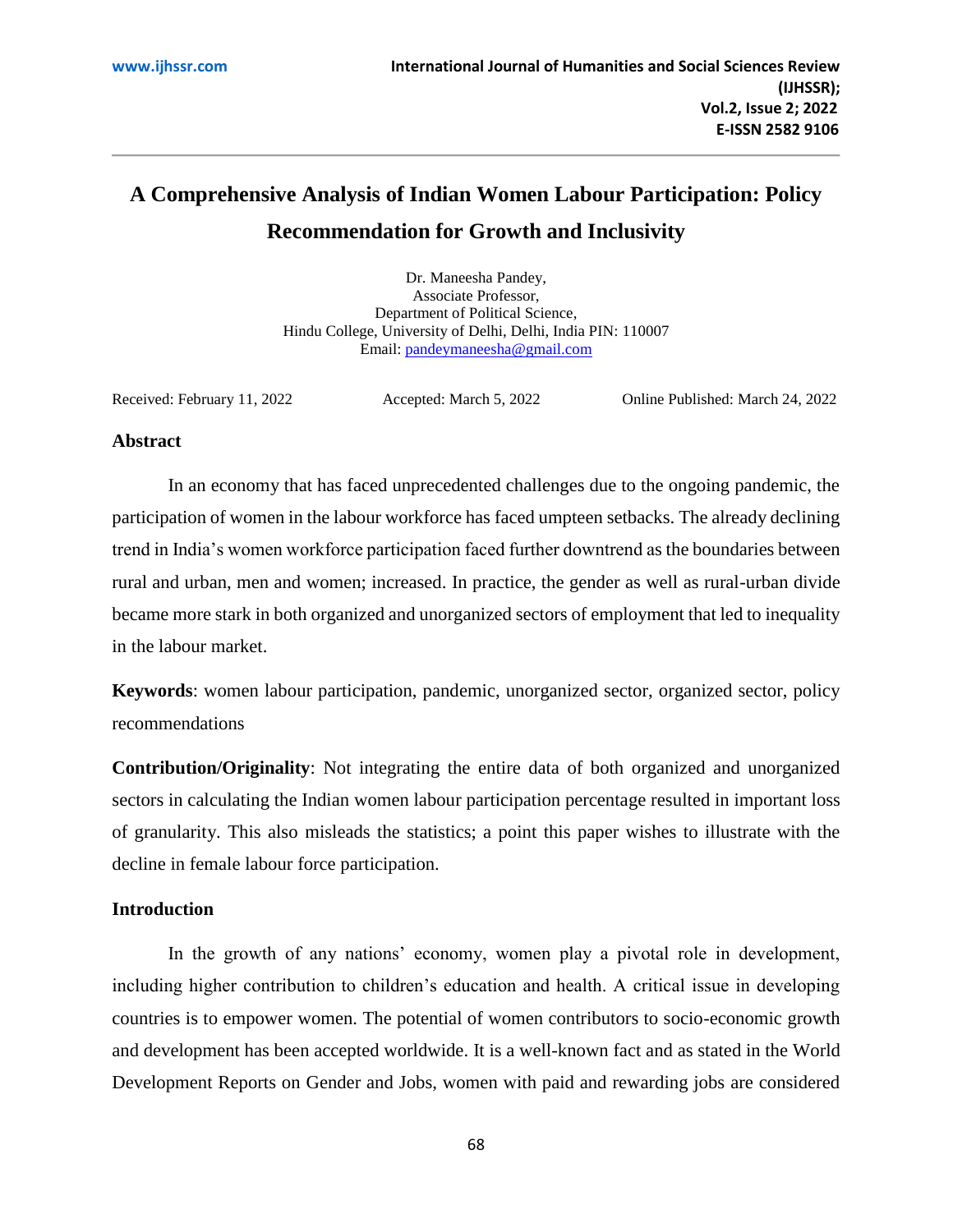not only as an integral part of any society, they also contribute in economic activities and decisionmaking at their household level. There is a need to recognize the significant role of women in the tremendous progress of the states' economy. Unfortunately, among the data available for 131 countries, India has one of the lowest female participation rates in the world and ranked at 120. Amongst the eight South Asian countries, it holds sixth position, just above Pakistan and Afghanistan (Chaudhary & Verick, 2014).

The Indian government has laid in a series of policies for the recognized women labour. But the lacuna in the policy is that the unregulated women sector who are the driving force behind the economy of the nation are not recognized. However, the Indian government has well-defined policies for recognized women labour (labour.gov.in). The constitution of India confers upon its citizens; both men and women, the fundamental right to ensure equality before the law and equal protection of law (Part III). Articles 14, 15, 15 (3), 16, 39 (a,b,c) and 42 enlisted in the constitution are specifically important. To name a few, Article 14 provides equality before law for women and special provisions in favour of women and children are stated clearly in Article 15 (3) (wcd.nic.in). On similar lines, men and women also enjoy the equal right to an adequate means of livelihood [Article 39 (a)] and Article 39 (d) bestows on its citizens' equal pay for both men and women for equal work. However, article 42 enables the state to provide security for just and humane conditions of work and maternity relief (wcd.nic.in).

The Indian state has also incorporated certain policies and acts which are as follows:

- 1. Pr[ohibition of Child Marriage Act 2006](http://wcd.nic.in/sites/default/files/cma2006.pdf)
- 2. [The Dowry Prohibition Act, 1961 \(28 of 1961\) \(Amended in 1986\)](http://ncw.nic.in/sites/default/files/THEDOWRYPROHIBITIONACT1961_0.pdf)
- 3. [The Dowry Prohibition Rules](http://www.wcd.nic.in/act/dowry-prohibition-rules)
- 4. [Guidelines governing the Adoption of Children 2011](http://www.wbja.nic.in/wbja_adm/files/Cara_Guidelines.pdf)
- 5. [National Policy for the Empowerment of Women 2001](https://wcd.nic.in/sites/default/files/National%20Policy%20for%20Empowerment%20of%20Women%202001.pdf)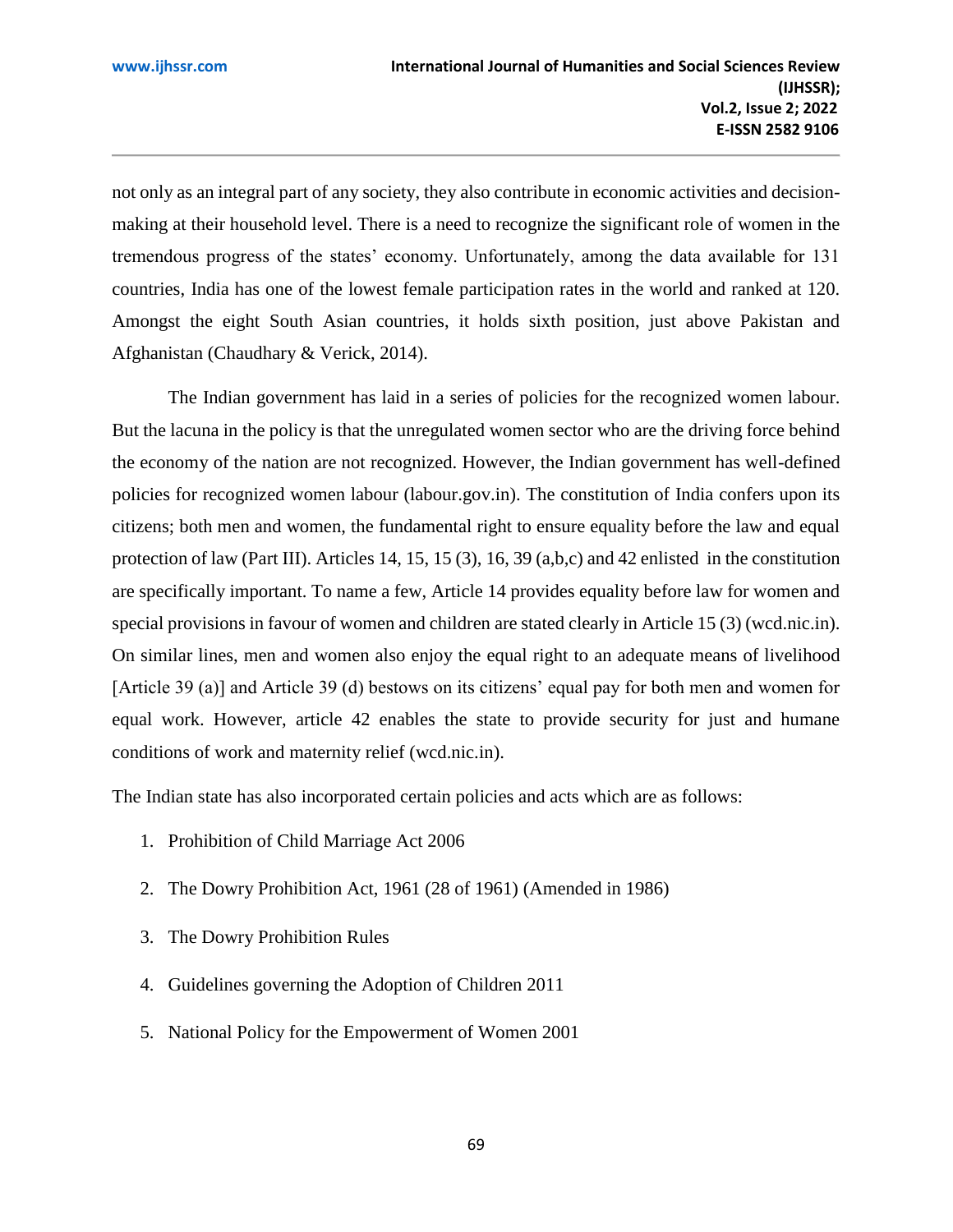- 6. [The Pre-Conception & Pre-Natal Diagnostic Techniques Act \(Prohibition of Sex-section\),](https://indiacode.nic.in/bitstream/123456789/8399/1/pre-conception-pre-natal-diagnostic-techniques-act-1994.pdf)  [1994 and amendments](https://indiacode.nic.in/bitstream/123456789/8399/1/pre-conception-pre-natal-diagnostic-techniques-act-1994.pdf)
- 7. [The Protection of Women from Domestic Violence Act 2005](http://wcd.nic.in/sites/default/files/wdvact.pdf)
- 8. [Indecent Representation of Women \(Prohibition\) Act, 1986](http://wcd.nic.in/act/indecent-representation-women)
- 9. [Protection of Children from Sexual Offences Act, 2012](http://wcd.nic.in/sites/default/files/childprotection31072012.pdf)
- 10. [The National Policy for Children,](http://wcd.nic.in/sites/default/files/npcenglish08072013.pdf) 2013
- 11. [Sexual Harassment of Women at Workplace \(Prevention, Prohibition and Redressal\) Act,](http://wcd.nic.in/act/sexual-harassment-women-workplace-preventionprohibition-and-redressal-act-2013)  [2013](http://wcd.nic.in/act/sexual-harassment-women-workplace-preventionprohibition-and-redressal-act-2013)
- 12. [The Criminal Law \(Amendment\) Act, 2013](http://ncw.nic.in/sites/default/files/The_Criminal_Law_Amendment_Act_2013_0.pdf)
- 13. [Maternity Benefit \(Amendment\) Act, 2017](http://labour.gov.in/sites/default/files/Maternity%20Benefit%20Amendment%20Act%2C2017%20.pdf)
- 14. [Compensation Scheme for Women Victims/Survivors of Sexual Assault/other Crimes -](https://wcd.nic.in/sites/default/files/Final%20VC%20Sheme_0.pdf) [2018](https://wcd.nic.in/sites/default/files/Final%20VC%20Sheme_0.pdf)

Government of India recent initiatives for social, economic and political growth are:

- o To ensure the protection, survival and education of the girl child: Beti Bachao Beti Padhao (BBBP)
- o To empower rural women with opportunities for skill development and employment: Mahila Shakti Kendra (MSK).
- o To ensure the safety and security for working women: Working Women Hostel (WWH).
- $\circ$  To empower girls in the age group 11-18 and to improve their social status through nutrition, life skills, home skills and vocational training: Scheme for Adolescent Girls.
- o To facilitate a link between police and community in States/UTs for women in distress: Mahila Police Volunteers (MPV).
- o To provide micro-credit at concessional terms to poor women for various livelihood and income generating activities: Rashtriya Mahila Kosh (RMK).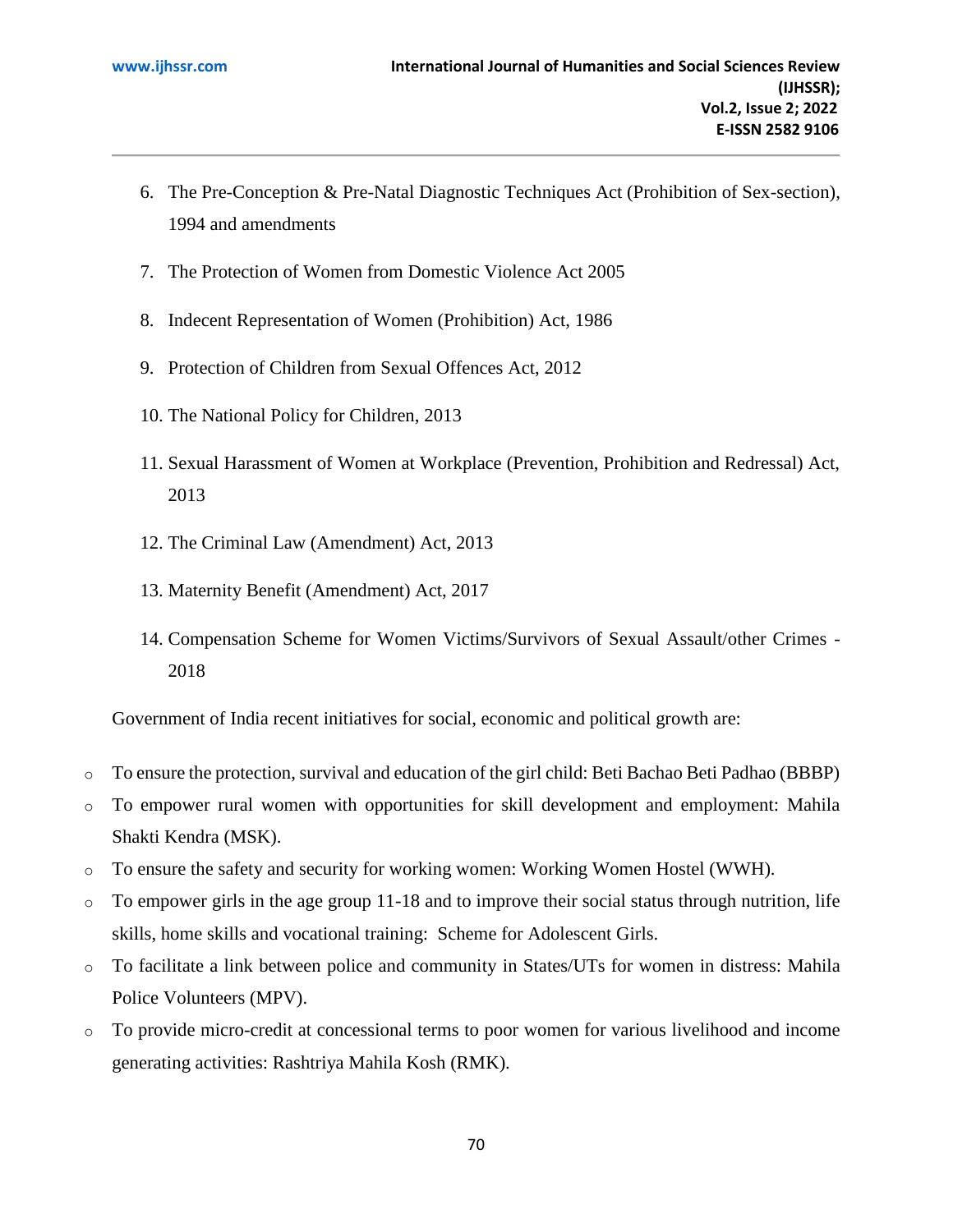- o To ensure that women take up gainful employment through providing a safe, secure and stimulating environment to the children: The National Crèche Scheme.
- o To provide maternity benefit to pregnant and lactating mothers: Pradhan Mantri Matru Vandna Yojna.
- o To provide housing under the name of the woman: Pradhan Mantri Awaas Yojana.
- o To enable a large number of Indian youth including women to take up industry-relevant skill training in securing a better livelihood: Pradhan Mantri Kaushal Vikas Yojana (PMKVY).
- o To create opportunities for women in skill development, leading to market-based employment: Deen Dayal Upadhyay National Urban Livelihoods Mission (DAY-NULM).
- o To empower women and protect their health by providing LPG cylinders free of cost: Pradhan Mantri Ujjwala Yojana.
- o To economically empower the girls by opening their bank accounts: Sukanya Samriddhi Yojna (SSY).
- $\circ$  To impart skill development to women artisans engaged in coir Industry: Skill Upgradation & Mahila Coir Yojna (MSME programme).
- o To generate self-employment opportunities through establishment of micro-enterprises in the nonfarm sector: Prime Minister's Employment Generation Programme (PMEGP).
- o To promote female entrepreneurship, the Government has initiated Programmes like Stand-Up India and Mahila e-Haat (online marketing platform to support women entrepreneurs/ SHGs/NGOs), Entrepreneurship and Skill Development Programme (ESSDP). Pradhan Mantri Mudra Yojana (PMMY) provides access to institutional finance to micro/small businesses.

All the above policies constituted by the government of India are already in place and wellstructured but despite this, the data on women labour participation in both organized and unorganized sectors are extremely skewed. It has been noted that the female labour force participation rate (LFPR) in India has declined for several decades. Overall women's participation in the labour workforce fell from 30.2% of the working-age population in 1990 to 15.8% in 2020, a dramatic downtrend (Figure 1). Participation of Indian women in the labour force has declined due to certain other reasons like "voluntary withdrawal from labour force". In recent years, the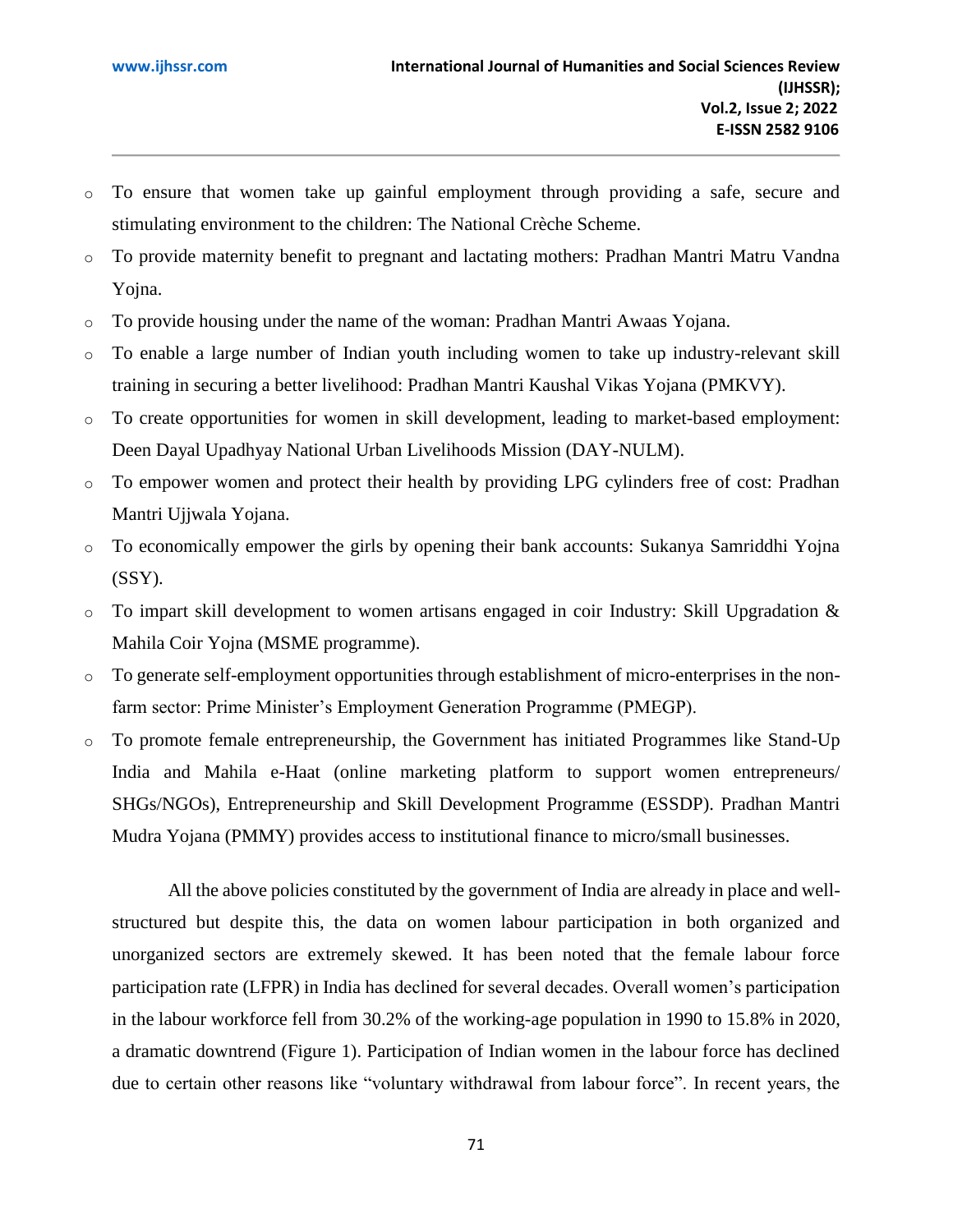focus of academia research is on the "income effect" that explains that mostly women opt out of jobs due to higher family income and they prefer household work; largely it can be argued as a ramification of strong patriarchal society. Also, the families have shrunk into nuclear setups and there is no institutional support for child care. Hence, supply-side factors emphasised in recent research work have corroborated with the above arguments that are causes for the recent decline in India's female LFPR. The central argument of this paper is to understand the extent and the nature of women's work and also their contribution to the nation's GDP. In addition, women carry the multi-fold burden of their domestic responsibilities; yet are unable to meet their daily household expenses.





Source: [https://www.theglobaleconomy.com/India/Female\\_labor\\_force\\_participation/](https://www.theglobaleconomy.com/India/Female_labor_force_participation/) **Declining trend in workforce participation of women in the organized sector**

The involvement of the women in the process of development and growth is highly complex and is indicated by the potential of their participation. The women labour force participation across the developing countries varies considerably more than men. Less than  $1/3^{rd}$  of women in the working age participate in North Africa and South Asia and are around 2/3rd in East Asia and Sub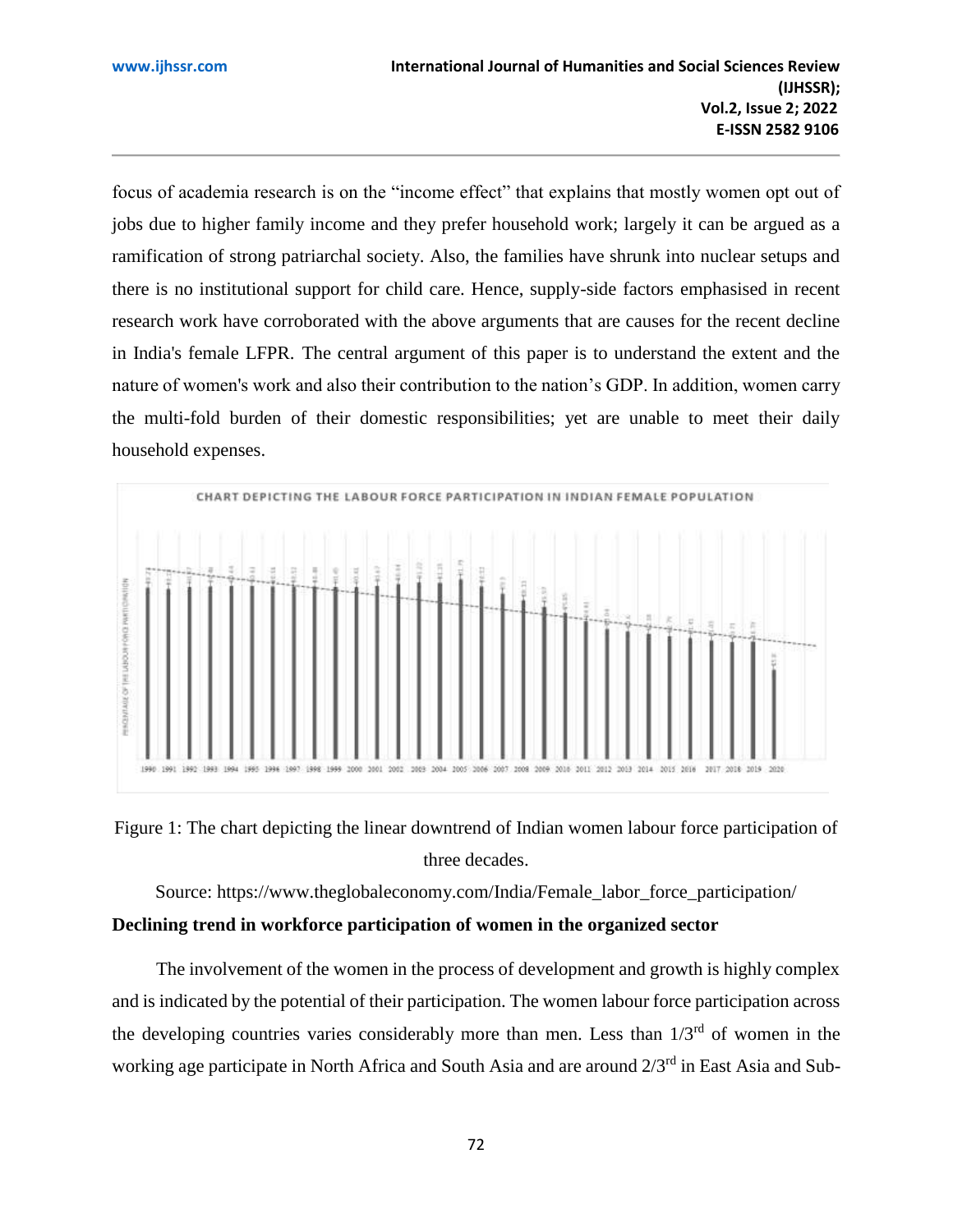Saharan Africa. In the developing countries the market gender gaps are more prominent; besides a wide range of social and economic factors such as economic growth, falling fertility rates etc.

In India, the female labour force participation has been inexplicable. In 1999-2000, the female participation rate which was 34.1% came down to 27.2% in 2011-2012. However, there are a number of variations in the urban and rural sectors. As per the National Sample Survey (NSS), the data for the past two decades' participation rate of urban women has shown a minimal increase i.e from 14.7% in 1999-2000 to 16.1% in 2018-2019 whereas; the rate of rural women's participation showed a downward trend from 30.2% in 1999-2000 to 19.7% in 2018-2019 (Figure 2).





The study highlighted a continuous downswing trend in the participation rate of rural areas while it shows a steady increase in the urban sectors. Another observation from the data revealed that the number of working rural women is constantly declining. Also, as compared to the 1999- 2000 survey, the rural women are more likely to be in the subsidiary or in the marginal

employment, i.e., if at all they are working.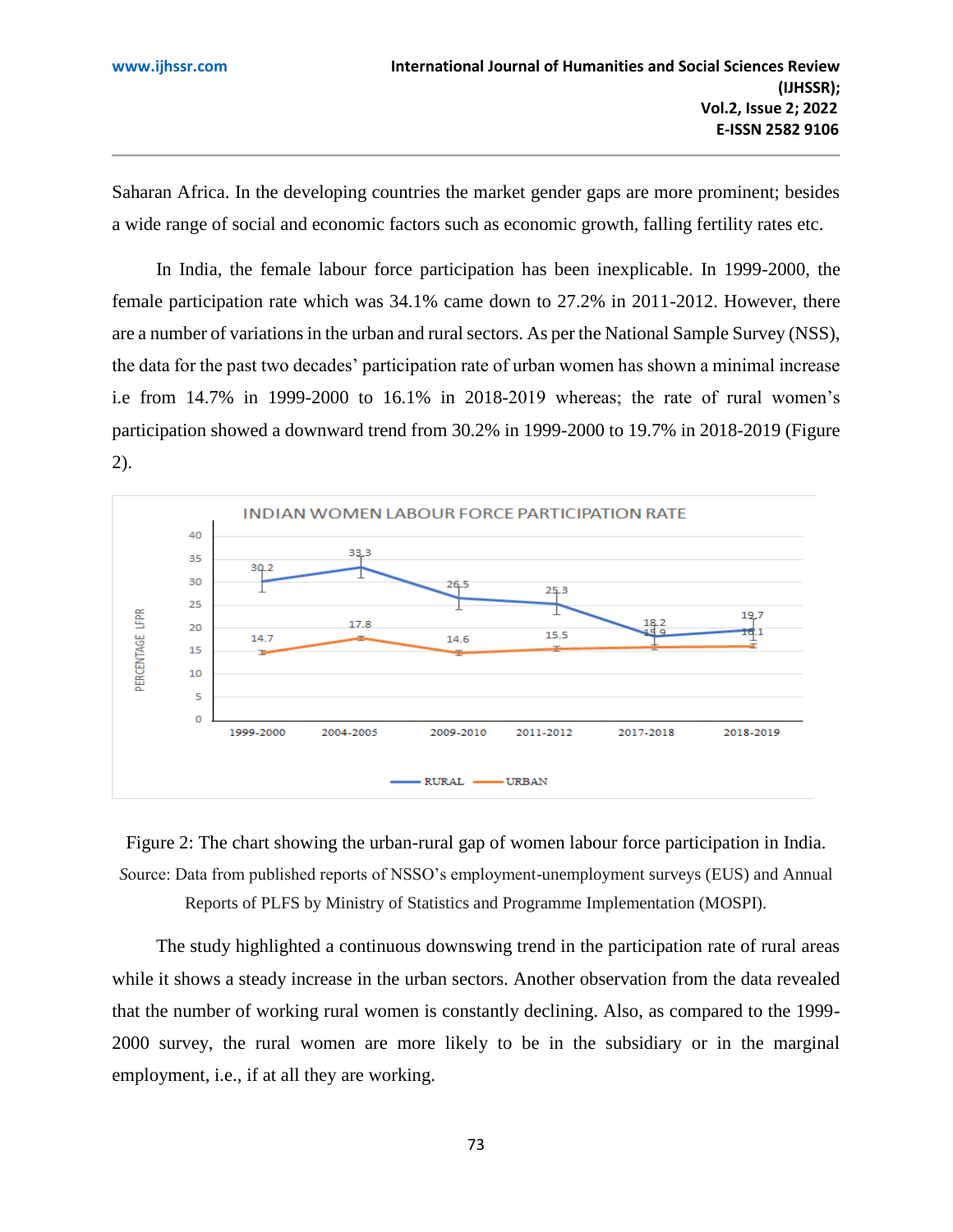# **Reasons for low participation of women force in organized sector**

It is often argued that the ability and the decision of women to participate in the labour force depends on a number of social and economic factors. The complexity of factors such as educational attainment, fertility rates and the age of marriage, economic growth and many more reveal the role of women at both household and macro level. And most importantly, India's urbanization trend is also to be kept in mind in order to understand the women workforce participation. According to Chatterjee and Sircar (2021), urbanization has led to less labour opportunities for women who are mostly engaged in agriculture. These women are usually unwilling to enter the labour market as most women's willingness to work encompasses societal expectations and domesticity. Nonetheless, most of the rural women engage in sporadic marginal jobs that are neither steady nor involve an employer. Thus assessing the workforce participation among these women becomes more challenging. This paper also aims to highlight this observed decline in female LFPR due to "measurement artefact" and should actually be termed as an "increase in unemployment". Another reason for worry is the non-availability of other employment opportunities, even if the number of farming jobs has been shrinking, especially in the rapidlyexpanding areas which are an interface between neither truly rural nor fully urban [\(Chatterjee,](http://www-wds.worldbank.org/external/default/WDSContentServer/WDSP/IB/2015/09/15/090224b0830ddac4/1_0/Rendered/PDF/Job0opportunit0rticipation0in0India.pdf)  [Murgai and Rama 2015a](http://www-wds.worldbank.org/external/default/WDSContentServer/WDSP/IB/2015/09/15/090224b0830ddac4/1_0/Rendered/PDF/Job0opportunit0rticipation0in0India.pdf), b). And when the pandemic struck, half the decline in female LFPR was not only due to changes in the composition of the available jobs but also the scarcity of jobs related to farming.

## **Impact of pandemic on women workforce**

The past year unleashed unprecedented challenges and overwhelmed everyone socially and economically. People from all walks of life were severely impacted by COVID-19 pandemic and the subsequent lockdown but this impact has been unforgiving for women and girls. Women working in low-wage services in factories and industrial set-ups were indiscriminately laid off during the pandemic. Even the so-called Pink-jobs in the education and health sector also witnessed laying off of the women workforce. Women also bore the burden of caregiving to their families during the pandemic, so most did not bother to return back to work or search for new jobs. The disruptions to day-care centres, schools, and afterschool programs have been particularly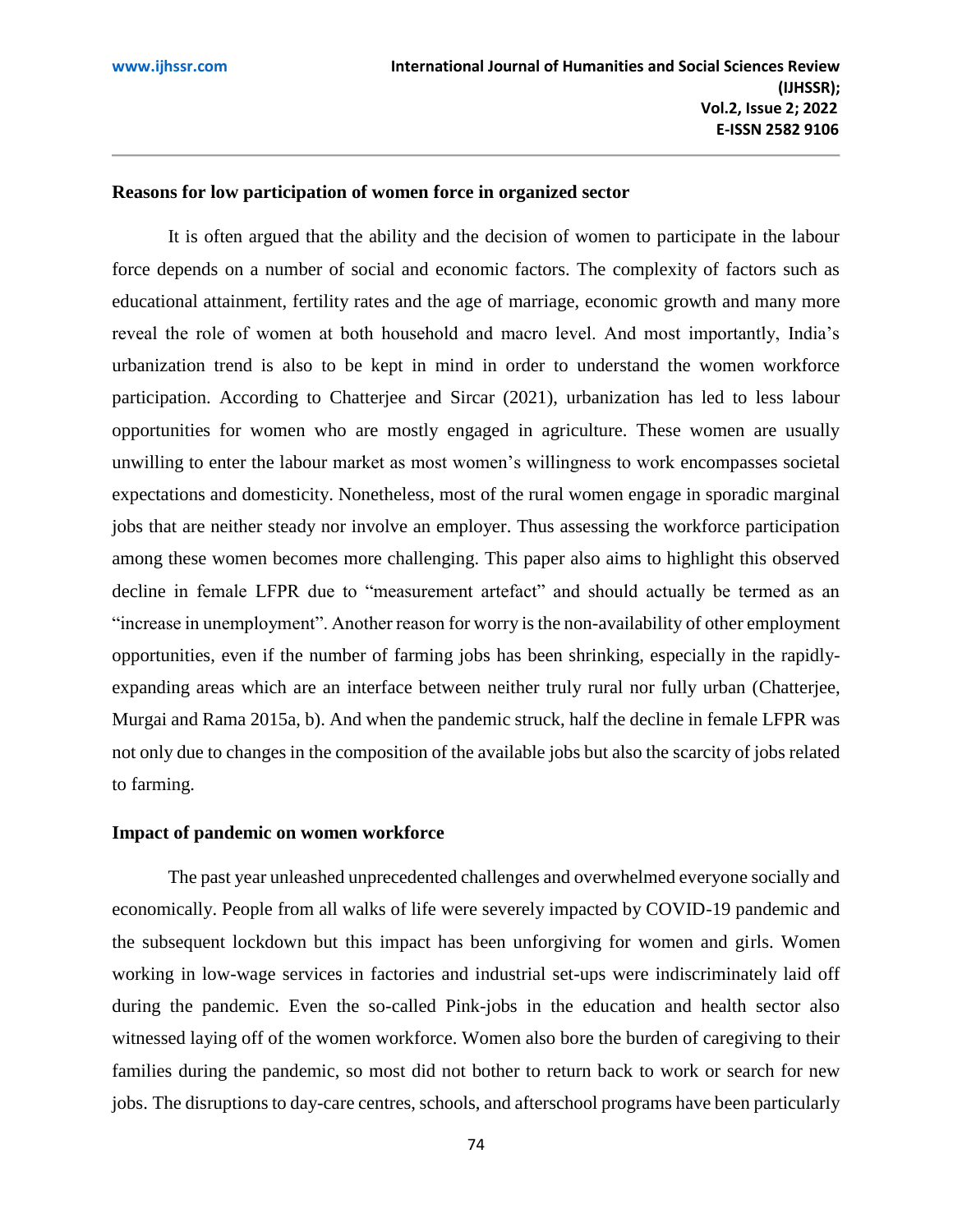hard on working mothers as they couldn't focus on hours of work outside their home and leaving their jobs entirely in response. Centre for monitoring Indian economy (CMIE) and Centre for Economic data and Analysis (CEDA) showed 22.1% fewer employed women in 2021 than 2019; wherein 9.52 million women searched for jobs in 2019 which declined to 6.52 million in 2021. This steady waning of women's workforce is observed in both rural and urban sectors where a decline of 33.7% was observed among urban women seeking jobs and 23.5% less was seen in rural India from 2019 to 2021. The reasons for such urban-rural divide can be attributed to COVID-19 which has upended the labour market, with disastrous consequences for working women and their families. As the pandemic continues, women will endure an inconsistent share of its encumbrance. Though there has been a marginal recovery in the labour market after two years of the pandemic; with reappearance of any other variant, low-wage jobs will be the first to disappear. Moreover, women who were fortunate to keep their jobs, continue to balance competing priorities. Those who can work from home have to manage both with inaccessible childcare and must also care for, or help teach their children. Those who cannot afford telework and must show up physically to work, have the potential health risks of virus exposure to themselves and their families.

## **Declining trend in workforce participation of women in the unorganized sector**

The National Sample Survey data shows very low work participation by women in the unorganized sector despite the initiatives being undertaken by the government. The rate of female participation is only around 15% in the urban areas as per the 2011 census. Therefore, the women workers and their contribution remains invisible statistically. Despite women carrying multiple responsibilities of domestic duties and other chores, they are unable to meet their daily expenses. However, much of their work is undocumented and unregulated by data collection agencies which excludes them to get benefits of Sustainable Development Growth (SDG -8) for productive employment.

An attempt is made to investigate why women workforce participation is under-reported in the economic and non—economic output. It raises a pertinent question as to why the data is unable to apprehend the work of womenfolk and is unaccounted. The gap between the existing circumstances and the actual productive employment needs to be bridged so that women workforce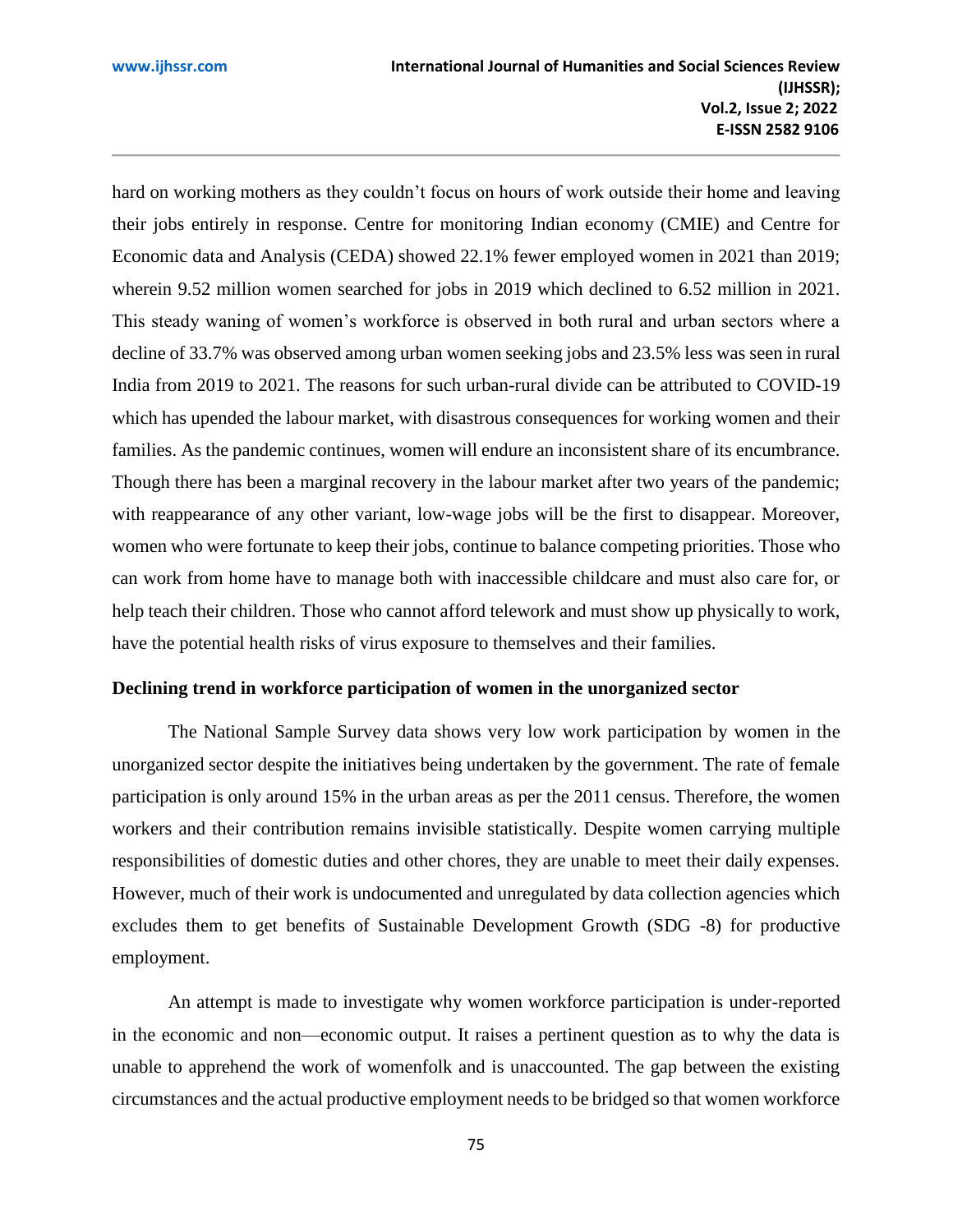can contribute for development. The ground reality and the official statistics have to correspond with each other regarding women's work. The estimate of poverty parameter has been critiqued umpteen number of times in India for not being able to provide a crisp analysis of the situation. The status of people in the poverty slab is unacceptably high, both in the urban and rural areas which leads to deprivations. While the majority of the poor population in India is concentrated in the rural areas, the proportion of the urban poor has increased rapidly. Inadequate access to housing and shelter, health and education, water, sanitation and social security are some of the acute problems that are faced by the urban poor. Apart from these deprivations, women's work burden aggravates due to gender disparities. As far as poverty in India is concerned, it is concentrated in some occupational groups and spatial locations. The intensity of poverty is clearly visible in the slums and in remote villages (Mehta & Shah, 2001; Bhide & Mehta, 2004).

# **Reasons for low participation of women force in unorganized sector**

There are a couple of reasons for low statistical invisibility of women participation. A strong male bias appears to be one of the primary causes of under reporting of women's work. The contribution of women in the family-based occupations such as agriculture, animal husbandry, weaving etc. is still unrecognized. The status of women further worsens as the women have a tendency to project themselves as "only housewives".

A survey conducted by the United Nations Development Fund for Women (UNIFEM) observed that the census takers did not pose any question to the women and simply assumed that they did not work. Only 4 women out of 1000 households were asked any questions about their work status in the past one year (SARH and SCOPE 1996). The classification of women's work and their participation becomes all the more difficult due to their fragmentary participation. Their contribution is always at the less visible stage because they indulge in the processing and premarketing strategy. Another argument is that the women in Indian rural setup take part in a number of labour activities and classification of women's work becomes very challenging (Jain & Chand, 1982).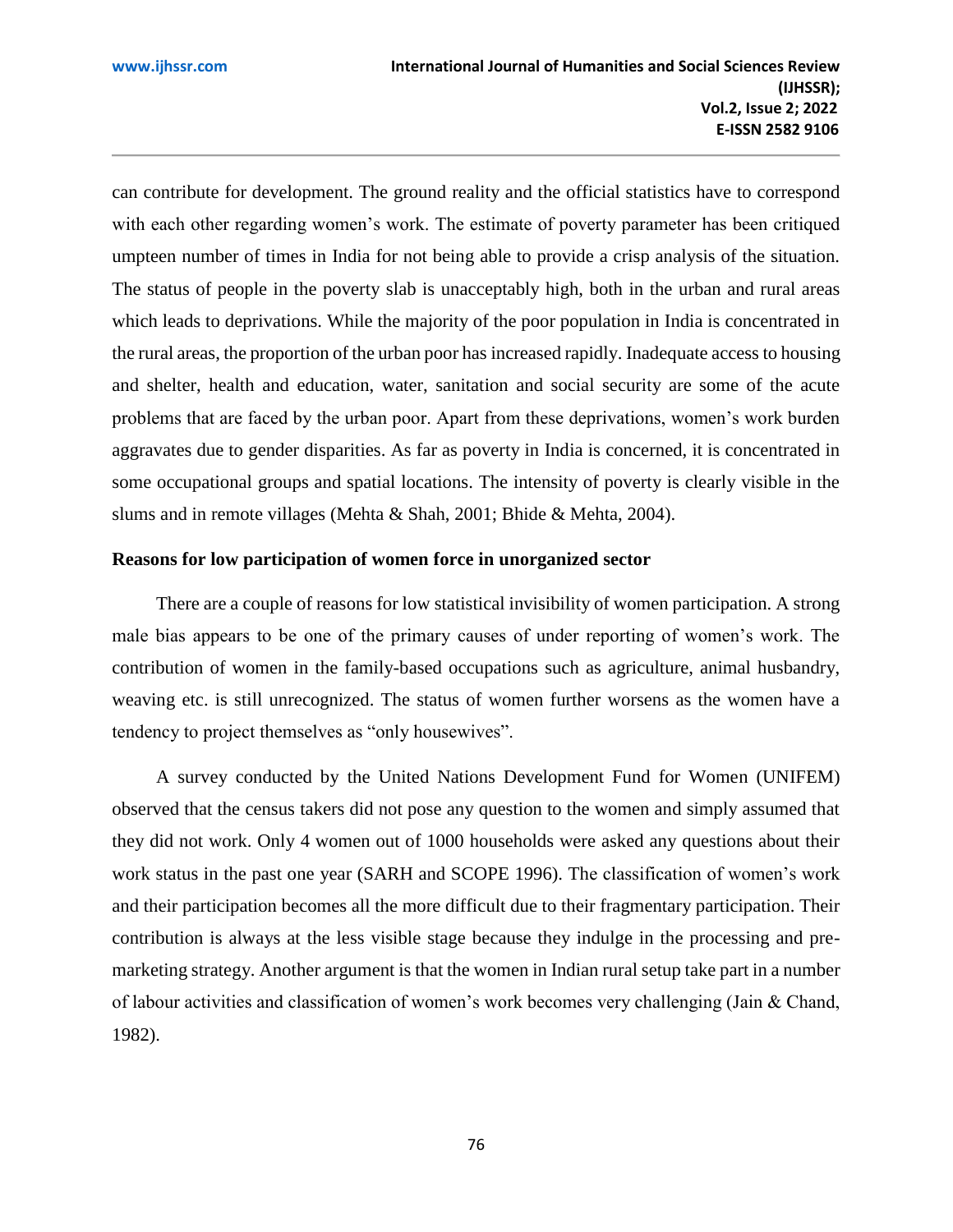The 1988, Shramshakti Report observed that the personal contribution of women becomes undetectable since it merges with that of the family (Government of India. Shramshakti report (1988). This was restated in 1989 by Duvvury who observed that the majority of Indian rural women are involved in the manual labour in agriculture, cultivation and participate in the pre-and post-harvest activities at home. Yet, their contribution remains undocumented and unseen. The distinction between the economic and the non-economic activities is rarely clear since most of the women work in the non-market sector (Krishnaraj, 1990). In India and in most of the developing nations, women bracket themselves as "only housewives", even if they are economically sound. The burden of "domestic responsibilities" of women underestimate the economically productive content of their work.

## **Impact of pandemic on informal women workforce**

Majority of India's female workforce either work as daily-wage agricultural labourers or at construction sites or are self-employed in home-based production thus, mostly are involved in the informal sector. The emaciated economic conditions enforced by the pandemic lockdown further led to women losing their jobs in the informal sector. Women running roadside tea-stalls or selling goods at weekly markets almost lost their earnings. A complete halt of construction work and no access to markets to sell agricultural produce resulted in a sharp decline in their income (Institute of Social Studies Trust, 2020). There are others who worked as a large part of the labour force in industries like fashion, beauty, house-keepings and events, also faced severe layoffs. A survey across 12 states recorded that two-thirds lost their jobs, and those who could retain their jobs either received half the salary or no salary during the pandemic (Azim Premji University, 2020). Surprisingly, there is no difference among both rural and urban women when it comes to division of domestic work. It has been noted that within the age bracket of 15-59 years, 92% of women spend 5-6 hours daily doing domestic and caregiving unpaid work as opposed to 30-40 minutes of 29% of men indulging in household chores. In India, women's work preferences are largely influenced by the patriarchal biases and traditional gender roles that further extend socio-economic constraints on their ability to look out for opportunities of paid work. A global research has already stated that a two-hour unpaid labour undertaken by women leads to a decrease from 60% to 50%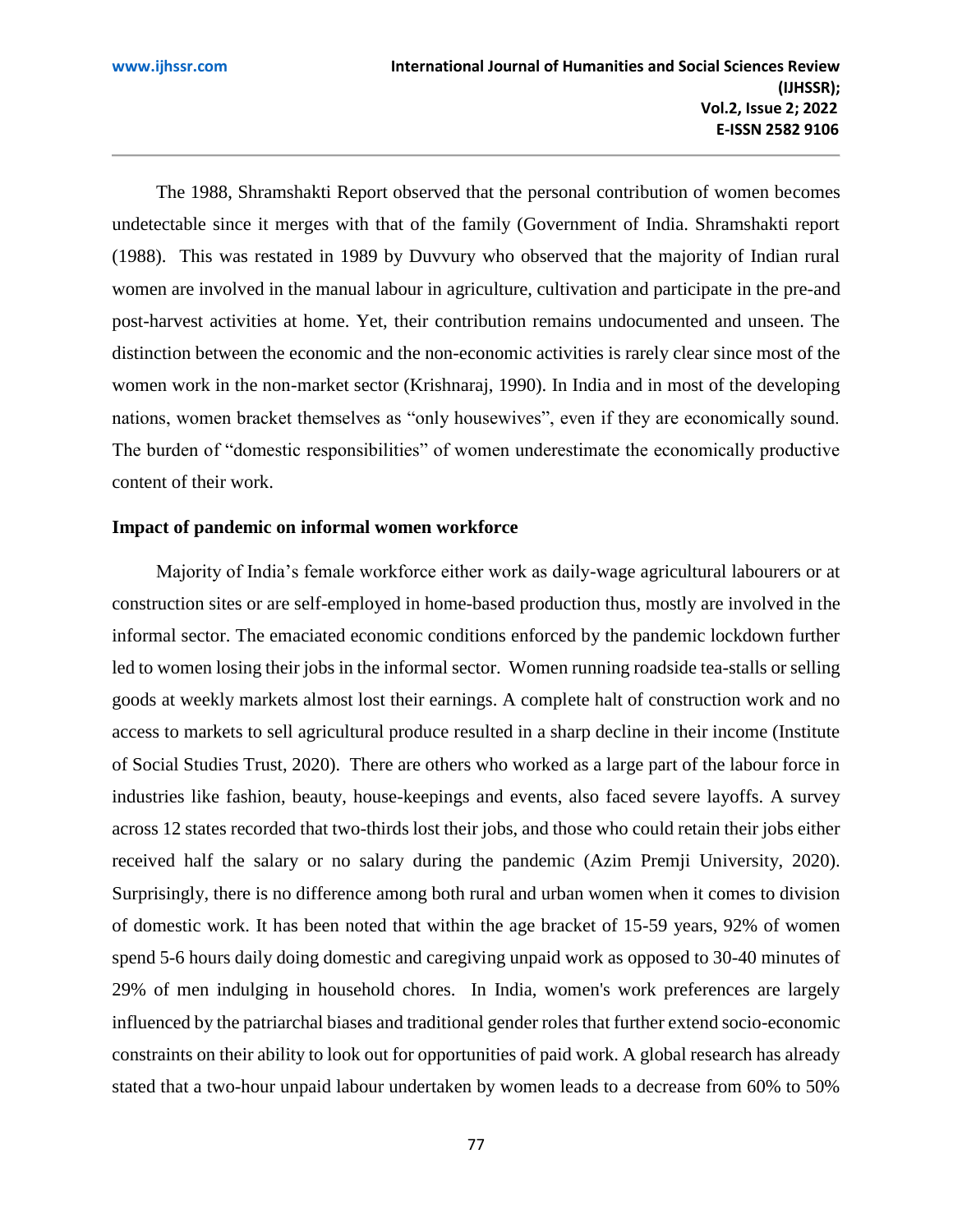participation rate in women's labour force (Ferrant et al., 2014). Therefore, government organizations, economists, grass root leaders and the policymakers, all are trying to gauge the extent of impact on women workforce during pandemic. Considering the effect of pandemic on the overall women labour participation; a bid to chart out a gender responsive recovery plan is laid taking in account women labour force in both formal and informal sector (iwwage.org).

## **Policy recommendations for inclusivity and economic growth**

As mentioned earlier that if working women are left unaccounted and undocumented, they will fail to avail the benefits of SDG-8 of productive employment. According to the 2011 census, the estimated worker population ratio (WPR) has improved over a period of time but microstudies have revealed that there remains a huge gap in WPRs estimated by the census and the NSS. Henceforth, it is strongly suggested that the census takers and the NSS should find out whether the women's contribution has been recorded along with the work of the male members. Women engaged in home-based work such as making golgappas, vadi, papad, dolls, torans and snacks for the male members to be sold in the market should be recorded as workers by the census and the NSS. If women working in the self-help groups (SHGs) are contributing to the family income, they should be made part of the appropriate census and also should be recorded in the NSS (Mehta & Pratap, 2020).

Globally, the gap between male and female labour force participation has reduced over the past years, but still gender-differences exist across nations. To close this gender gap, fiscal policy is a powerful tool. Yet, there is minimal knowhow on the route through which fiscal policy addresses gender inequality. For policymakers to design effective and sustainable genderresponsive fiscal policies, it is important to understand the long-term effects of fiscal policy on gender inequality, the transmission channels, and possible interactions with macroeconomic and social variables (Fruttero et al 2020). Indian states that adopted pro-female fiscal policies resulted in higher primary school enrolment and made more progress on gender equality than those that have not adopted such policies (Stotsky and Zaman 2016).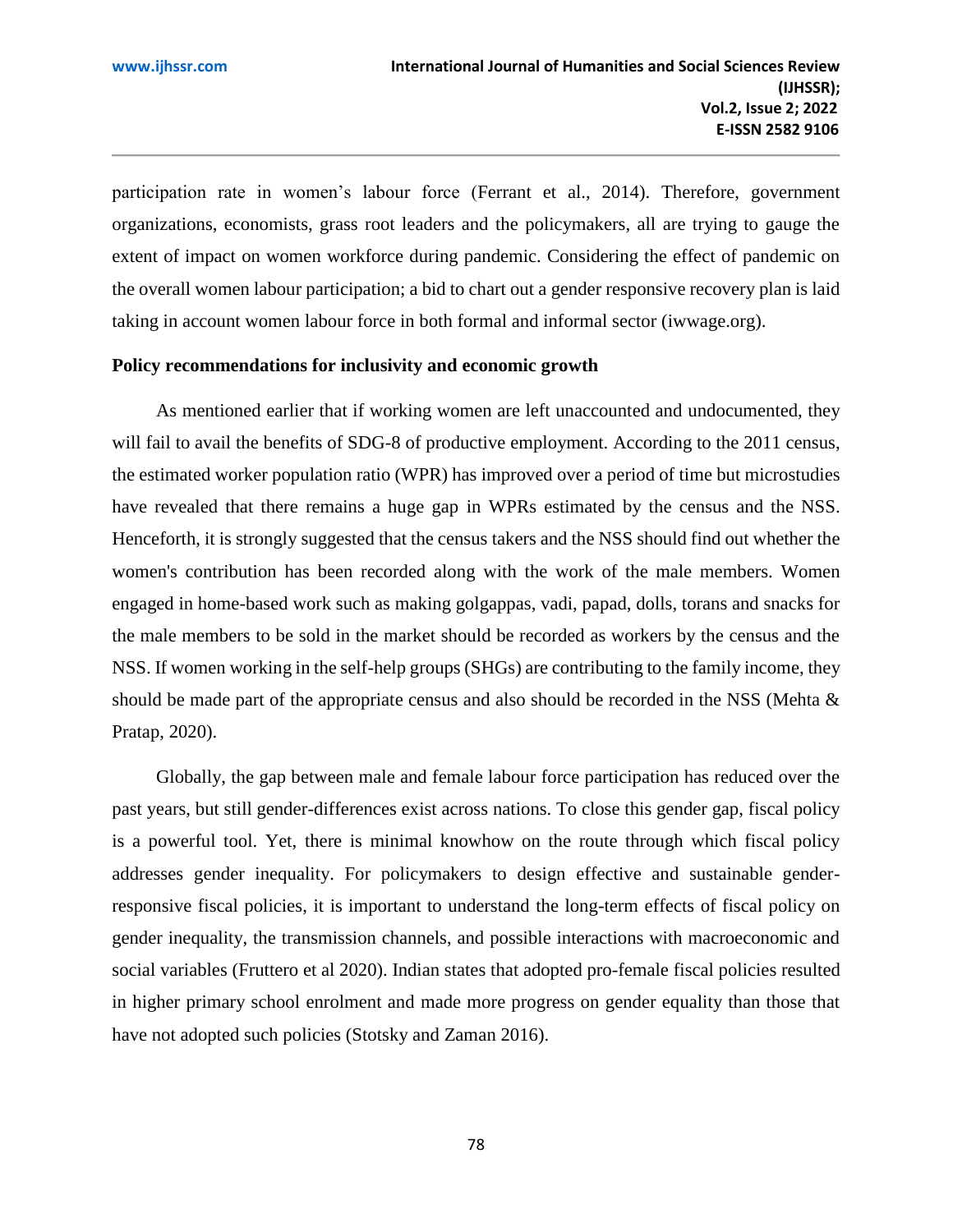Other recommendations regarding policy decisions in developing and low-income countries should centre on female education and building infrastructure (including electricity, roads, water and sanitation) that reduces the time women spend on household and caregiving work (Jayachandran 2021). There is no doubt that education to women will provide greater opportunities to female labour force participation in low-income countries (Heath and Jayachandran 2016). Similarly, significant increase is seen on the entry into the labour market with substantial expansion and access to better infrastructure services. In rural India, better access to roads and more frequent bus service have raised female labour force participation (Lei, Desai, and Vanneman 2019). An improved access to water is also correlated with a less burden of unpaid nonmarket work, freeing up women's time to participate in income-generating activities (Koolwal and van de Walle 2013).

In low-income countries like India, the government should transfer cash to poor (low-skilled) women in the labour force so that it has an immediate positive impact on poverty and inequality. Though, it might not substantially increase worker productivity, but still help women to enter the labour market. Also, subsidizing child care and paid maternity leave may help in boosting female labour force participation.

#### **Conclusion**

Female labour force participation rate is 23.41 % in India which is at a dismal  $171<sup>th</sup>$  rank among 180 countries worldwide. This rank must not be compared internationally and should not be regarded as economic to determine women's activities; as India has diverse social, legal, cultural and demographic regions. Moreover, most rural women work on farms and family activities without pay, some work near their homes mixing both farm and household chores. However, the data available has not emphasized the participation of women involved in varied economic activities for their families' survival. Also, the data is unable to encapsulate the lack of work-life interface in women's lives. Hence, these should be treated as significant policy concerns by the government. By 2030, the SDGs should propose the achievement of full and productive employment, of both men and women, specially-abled persons and more importantly equal pay for work of equal value. Further, the areas of women's work should be identified for technological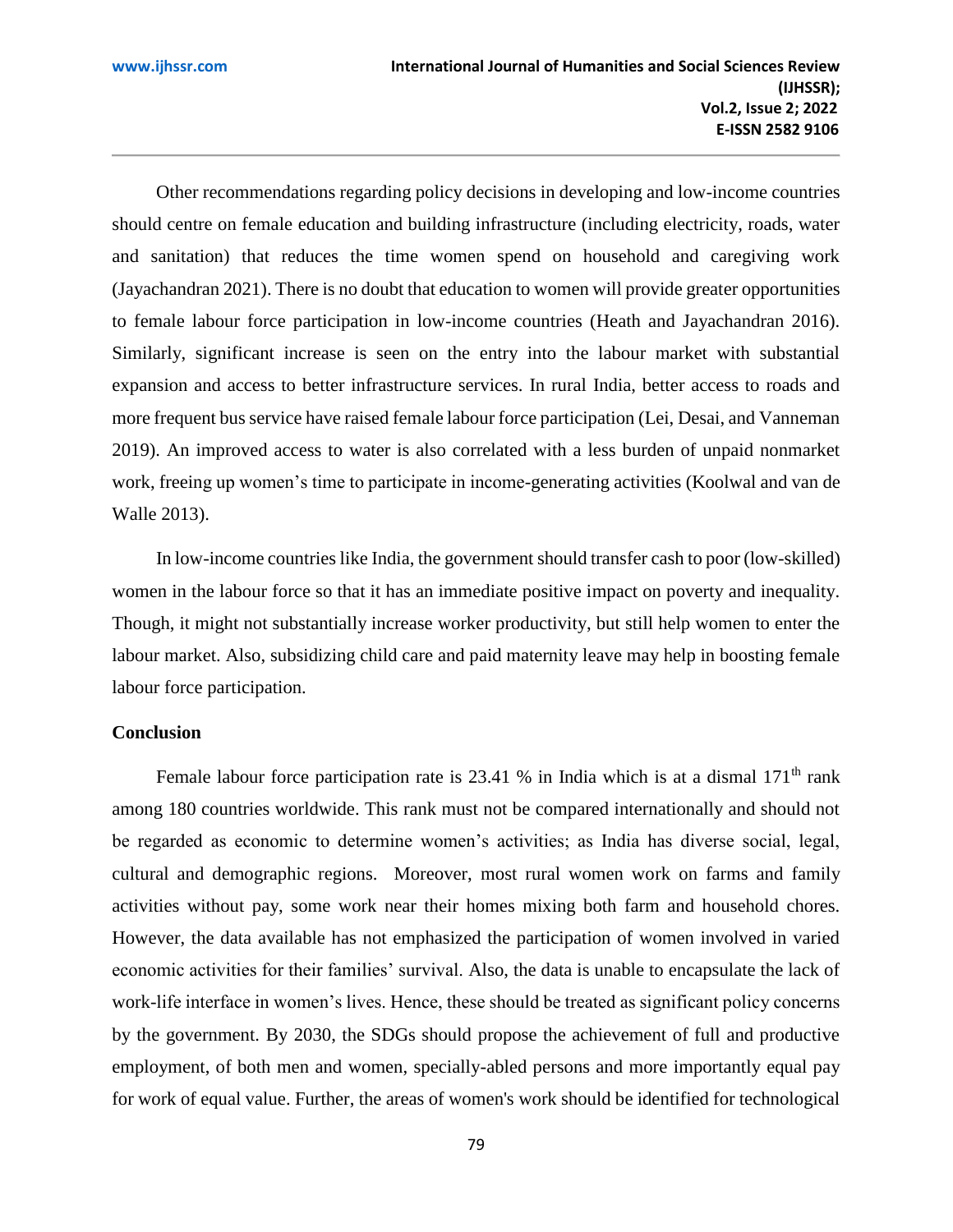enhancement and innovation, so that women earn better according to their skill, education and productivity; at par with men.

ILO has always promoted higher women labour participation as it is imperative for any nation's economic growth. It has been estimated that reducing the gender gap by 25% can uplift global GDP to 3.9 % by 2025 (ILO 2017). According to Cuberes and Teignier (2016), women's economic empowerment directly impacts not only labour force output but also higher domestic income. Gender parity and improved women workforce reduces income inequality and poverty by approximately 10 points as estimated by the current Gini coefficient (Gonzales et al., 2015). Thus, a robust boost in overall productivity can be achieved through greater participation of women in the labour force as it fosters new ideas of innovation, production and management.

# **References**

- Azim Premji University. (2020). Covid-19 livelihoods survey: compilation of findings. *https://cse.azimpremjiuniversity.edu.in/wp-content/uploads/2020/06/Compilation-offindings-APU-COVID-19-Livelihoods-Survey\_Final.pdf.*
- Bhide, S., & Mehta, A. K. (2004). Chronic Poverty in Rural India: issues and findings from panel data. *Journal of Human Development*, *5*(2), 195-209.
- Chatterjee, D., & Sircar, N. (2021). Why Is Female Labour Force Participation So Low in India?. *Urbanisation*, 6(1\_suppl), S40-S57.
- Chatterjee, U., Murgai, R., & Rama, M. (2015a). Employment outcomes along the rural-urban gradation. *Economic and Political Weekly*, 5-10.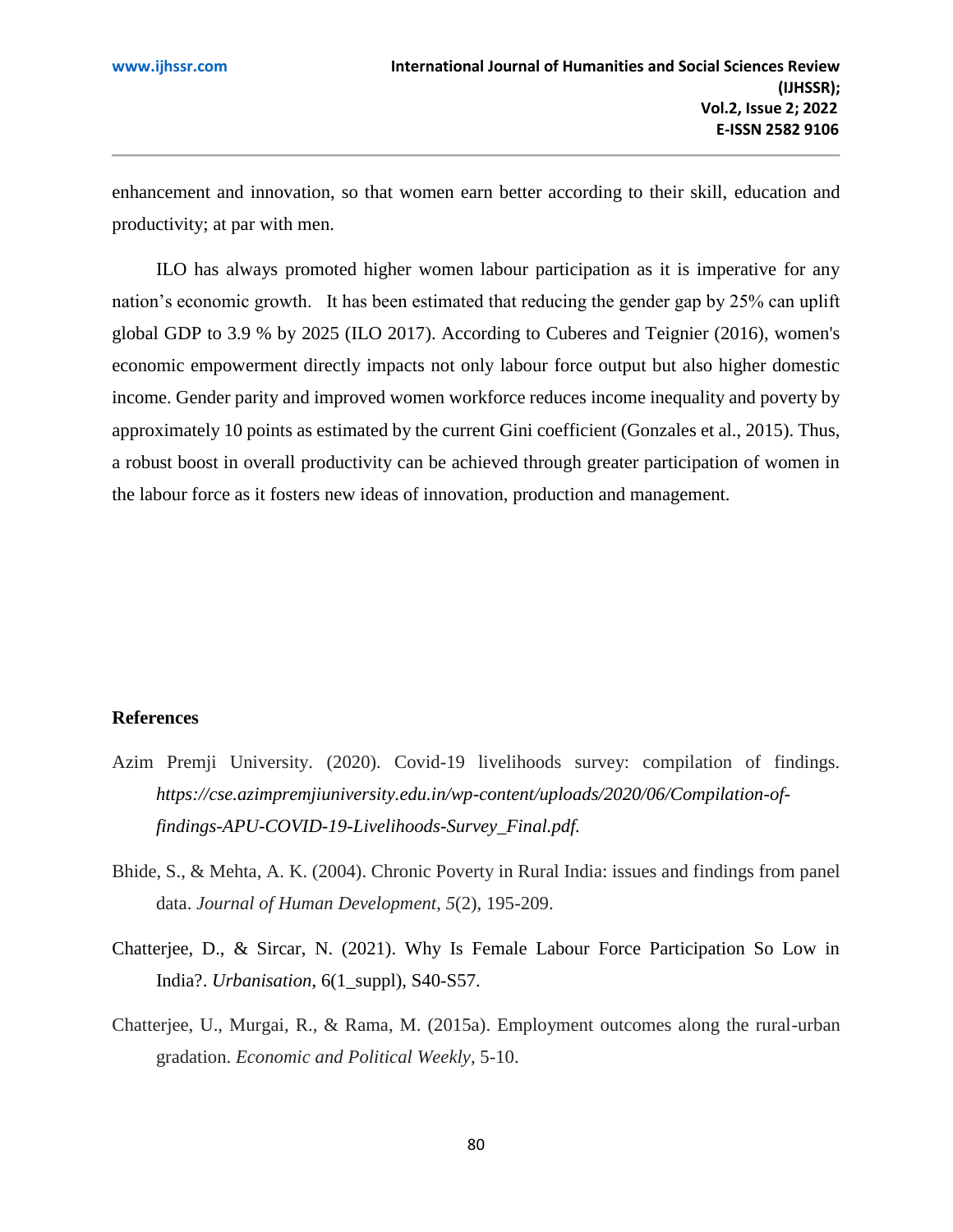- Chatterjee, U., Murgai, R., & Rama, M. (2015b). Job opportunities along the rural-urban gradation and female labor force participation in India. *World Bank Policy Research Working Paper*, (7412).
- Chaudhary, R., & Verick, S. (2014). Female labour force participation in India and beyond. *ILO Working Papers*, (994867893402676). *https://www.ilo.org/wcmsp5/groups/public/dgreports/dcomm/publ/documents/publication/ wcms\_202326.pdf.*
- Cuberes, D., & Teignier, M. (2016). Aggregate effects of gender gaps in the labor market: A quantitative estimate. *Journal of Human Capital*, *10*(1), 1-32.
- Duvvury, N. (1989). Women in agriculture: a review of the Indian literature. *Economic and Political Weekly*, WS96-WS112.
- Ferrant, G., Pesando, L.M., & Nowacka, K. (2014). Unpaid Care Work: The missing link in the analysis of gender gaps in labour outcomes. *OECD Development Centre, 2014*. *https://www.oecd.org/dev/development-gender/Unpaid\_care\_work.pdf.*
- Fruttero, A., Gurara, D., Kolovich, M. L. L., Malta, V., Tavares, M. M. M., Tchelishvili, N., & Fabrizio, M. S. (2020). *Women in the Labor Force: The Role of Fiscal Policies*. International Monetary Fund.
- Gonzales, M. C., Jain-Chandra, M. S., Kochhar, M. K., Newiak, M. M., & Zeinullayev, M. T. (2015). *Catalyst for change: Empowering women and tackling income inequality*. International Monetary Fund.
- Government of India, Ministry of labour and employment (2015). About women labour. [https://labour.gov.in,](https://labour.gov.in/) [https://labour.gov.in/womenlabour/about-women-labour.](https://labour.gov.in/womenlabour/about-women-labour)
- Government of India, [Ministry of Women & Child Development.](https://wcd.nic.in/) National Policy for The Empowerment of Women (2001). [https://wcd.nic.in/womendevelopment/national-policy](https://wcd.nic.in/womendevelopment/national-policy-women-empowerment)[women-empowerment.](https://wcd.nic.in/womendevelopment/national-policy-women-empowerment) [https://wcd.nic.in/womendevelopment/national-policy-women](https://wcd.nic.in/womendevelopment/national-policy-women-empowerment)[empowerment.](https://wcd.nic.in/womendevelopment/national-policy-women-empowerment)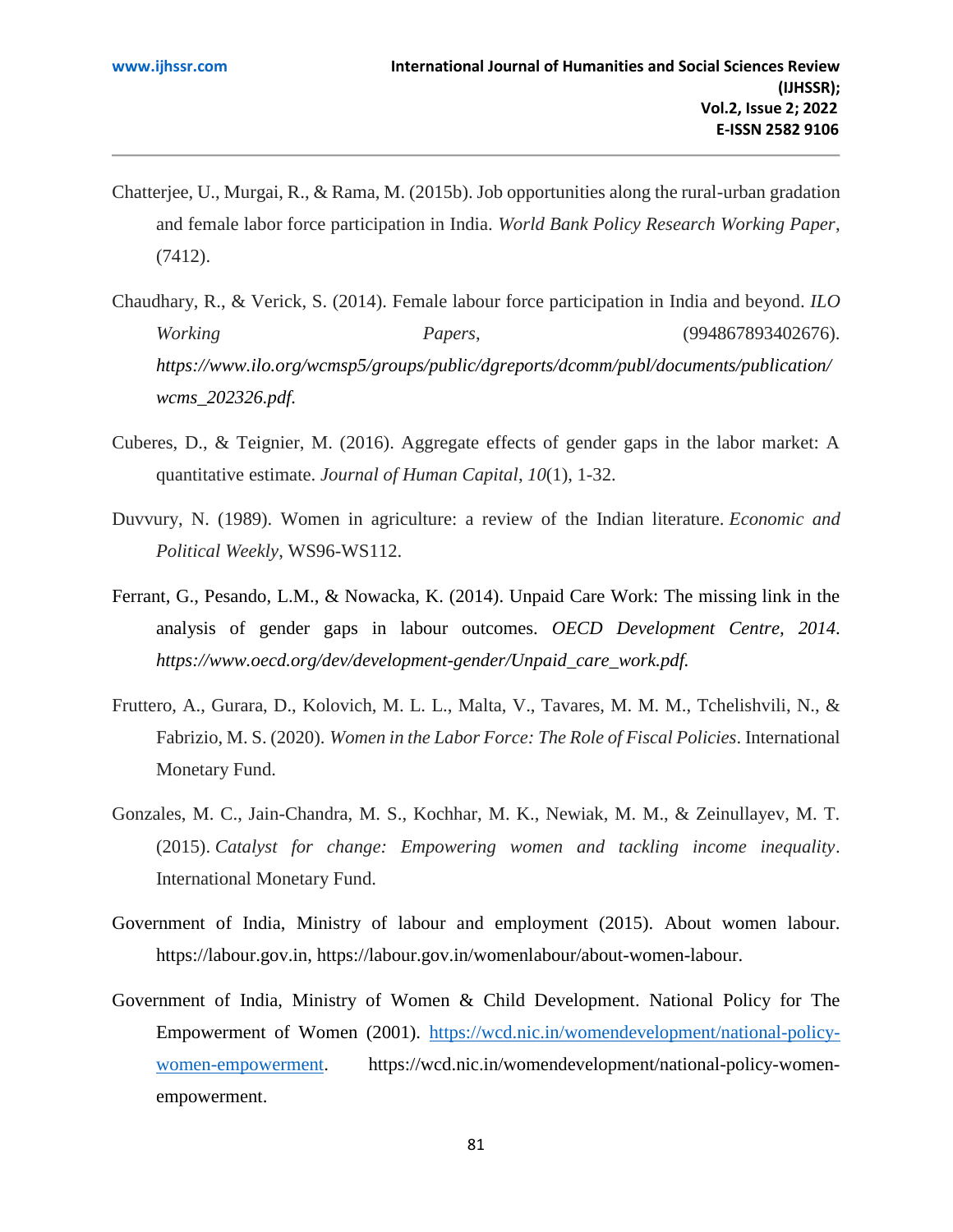- Government of India. (1988). Shramshakti: Report of the national commission on self-employed women and women in the informal sector.
- Heath, R., & Jayachandran, S. (2016). *The causes and consequences of increased female education and labor force participation in developing countries* (No. w22766). National Bureau of Economic Research.
- ILO (2017). World Employment and Social Outlook: Trends for women. *https://www.ilo.org/global/research/global-reports/weso/trends-forwomen2017/langen/index.htm.*
- Institute of Social Studies Trust. (2020). Impact of Covid 19 National Lockdown on Women Street Vendors in Delhi. *[https://www.isstindia.org/publications/1591186006\\_pub\\_compressed\\_ISST\\_-](https://www.isstindia.org/publications/1591186006_pub_compressed_ISST_-_Final_Impact_of_Covid_19_Lockdown_on_Women_Informal_Workers_Delhi.pdf) [\\_Final\\_Impact\\_of\\_Covid\\_19\\_Lockdown\\_on\\_Women\\_Informal\\_Workers\\_Delhi.pdf.](https://www.isstindia.org/publications/1591186006_pub_compressed_ISST_-_Final_Impact_of_Covid_19_Lockdown_on_Women_Informal_Workers_Delhi.pdf)*
- IWWAGE (2020). An Initiative of LEAD at Krea University, Women and Work: How India Fared in 2020. *[Women-and-Work.pdf \(iwwage.org\).](https://iwwage.org/wp-content/uploads/2021/01/Women-and-Work.pdf)*
- Jain, D, and Malini Chand. (1982). Report on a time allocation study-Its methodological implications. *INSTITUTE OF SOCIAL STUDIES TRUST Technical Seminar on Women's Work and Employment*.
- Jayachandran, S. (2021). Social norms as a barrier to women's employment in developing countries. *IMF Economic Review*, *69*(3), 576-595.
- Koolwal, G., and D. van de Walle, (2013). *Access to Water, Women's Work, and Child Outcomes.*  Economic Development and Cultural Change, Vol. 61, No. 2: 369-405.
- Krishnaraj, M. (1990). Women's Work in Indian Census: Beginnings of Change. *Economic and Political Weekly*, 2663-2672.
- Lei, L., Desai, S., & Vanneman, R. (2019). The impact of transportation infrastructure on women's employment in India. *Feminist economics*, *25*(4), 94-125.